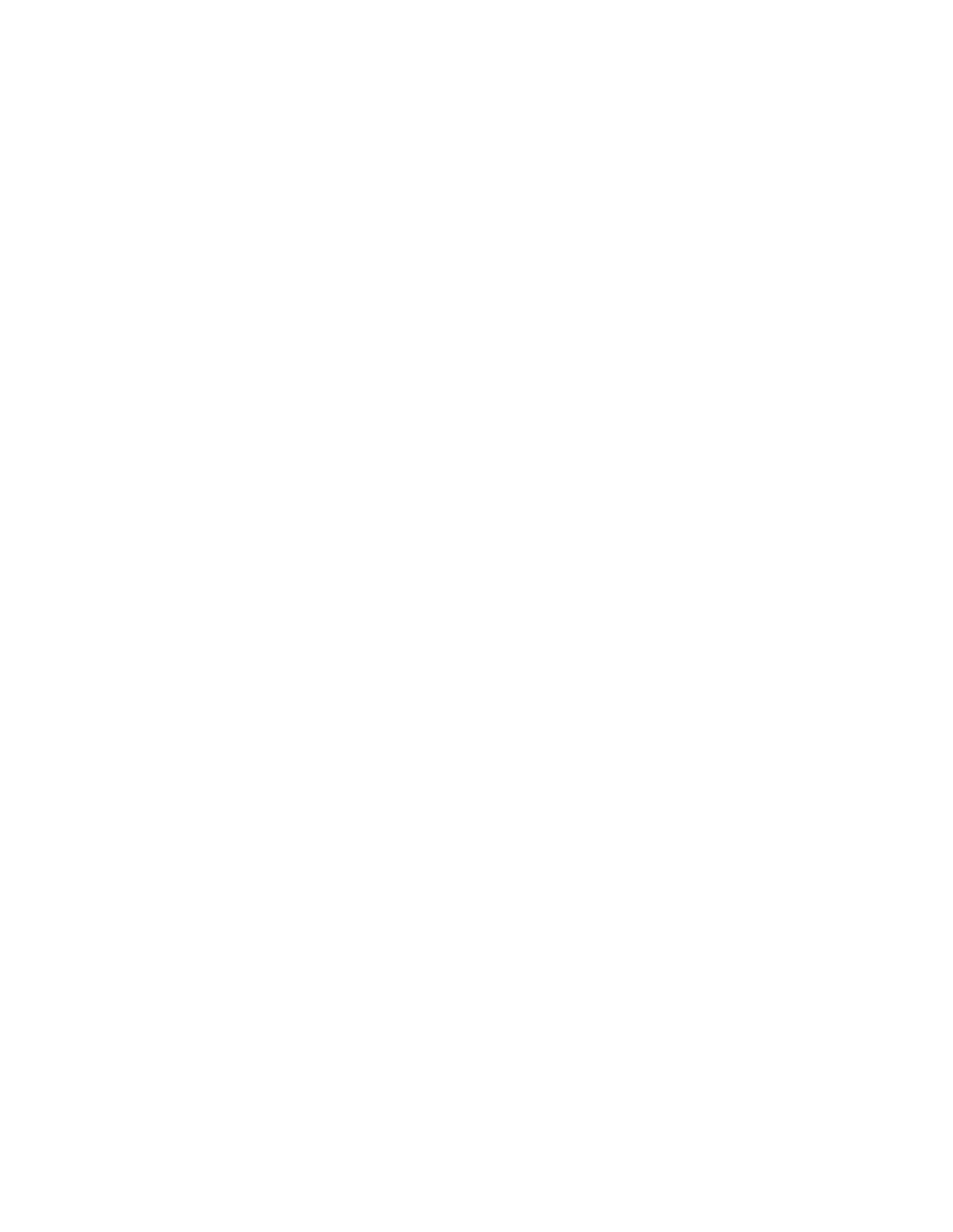# **IGS Governing Board in 2000**

# *Christoph Reigber*

# GeoForschungsZentrum Potsdam, Germany

#### **Introduction**

Over the past year, the IGS again experienced great success in many areas. The IGS continues to thrive as new applications emerge and fundamental IGS systems and processes continually improve. This vitality is due to the concerted effort of each of our contributing organizations and individuals. On behalf of the Governing Board, I would like to sincerely thank each contributor.

The year 2000 was also a new experience for the Board, beginning with important changes in membership. December 1999 saw the departure of Ivan Mueller, Bill Melbourne, Jan Kouba, and Yehuda Bock. Each of these individuals had been members of the Board since the inception of the IGS and their collective talents greatly helped to shape the organization.

The main activities this past year addressed by the Governing Board include the development of a strategic plan for the IGS for the coming years and a focus on IGS working group activities.

### **IGS Strategic Planning Summary**

With the tremendous growth of IGS and an increase in demanding applications, the Board appointed a planning committee in June to coordinate a strategic planning process for the IGS. The IGS is mature and diverse enough to warrant a close look at the organization's focus over the next five years, how to achieve the key goals and objectives that are identified, and how best to continue the success and benefits accomplished to date. The Governing Board is committed to completing the IGS strategic plan in 2001.

The planning group approved by the Board includes:

- Norman Beck, Natural Resources Canada
- Gerhard Beutler, University of Bern, Switzerland
- John Manning, Australian Survey and Land Information Group
- Bill Melbourne, Jet Propulsion Laboratory, California Institute of Technology
- Angelyn Moore, IGS Central Bureau, Jet Propulsion Laboratory, California Institute of Technology
- Ivan Mueller, Professor Emeritus, Ohio State University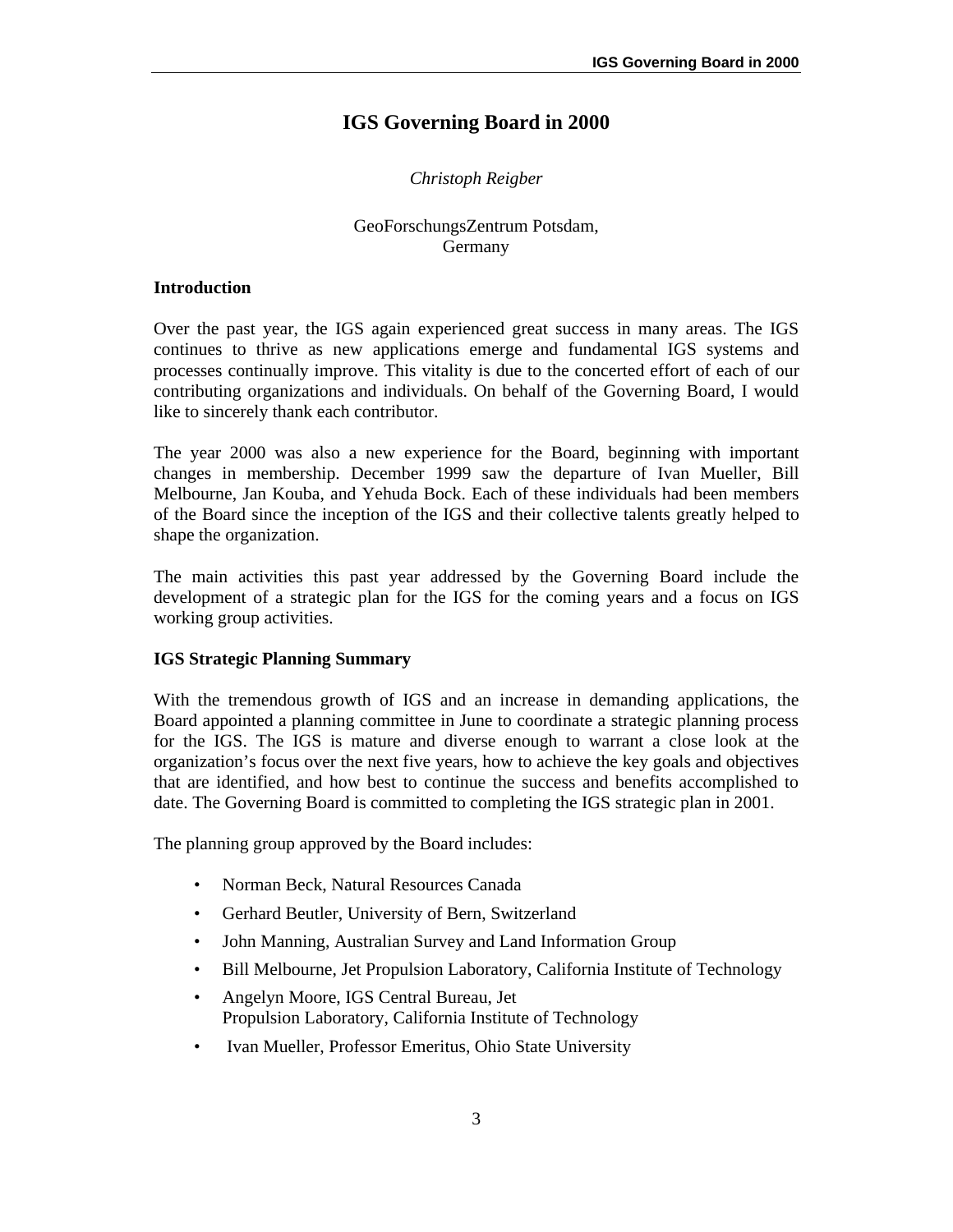- Ruth Neilan, IGS Central Bureau, Jet Propulsion Laboratory, California Institute of Technology
- Jim Ray, United States Naval Observatory
- Christoph Reigber, GeoForschungsZentrum Potsdam
- Robert Serafin, National Center for Atmospheric Research

The Central Bureau retained an excellent planning consultant, Haig Bazoian, to facilitate the strategic planning process.

The planning committee was involved in preparation of materials with Bazoian throughout the summer of 2000, and met as a smaller group at Bundesamt für Kartographie und Geodäsie (BKG) in Frankfurt during early September. This initial meeting was a two-day session aimed at preparing material for a retreat with the entire Governing Board in December. The main points discussed were the strengths and challenges of the IGS, the three most important strategies that should be adopted, the IGS mission, and long-term objectives. This preliminary material was distributed to the Governing Board in October. Additional input was solicited from each Board member and we met as a large group in Napa Valley, California, on 12–13 December, just prior to the AGU. Additional invitees to this meeting were Werner Gurtner (Astronomical Institute, University of Bern/AIUB), Gordon Johnston (RACAL), David Simpson (Incorporated Research Institutions for Seismology/IRIS), and Pascal Willis (Institut Géographique National/IGN).

This was a very good meeting with refinement of the strategies and identification of actions that need to be taken over the next few years. The next steps are to complete the meeting summary and develop the draft document of the strategic plan by March. The Governing Board plans its next meeting in conjunction with the European Geophysical Society (EGS) in Nice, France, on 25 March 2001. The document will be reviewed and the IGS hopes to make a future presentation to the International Association of Geodesy (IAG) Executive Committee and gain approval of the plan.

The strategic plan discussions resulted in a broadening of the stated missions of the IGS specifying our "long-term commitment to provide the highest quality global navigation satellite systems data and products," reflecting IGS inclusion of GLONASS and future global navigation satellite systems (GNSS) such as Galileo into the IGS GPS infrastructures.

Much discussion centered on consideration of the establishment of the IGS as an "official" or legal international entity, the benefits of such action, and how this could improve the ability of the IGS to conduct its tasks. Recommitment to IGS participation is envisioned and strategies for stabilizing and acquiring agency sponsorships will be explored.

Two key strategies identified by the Board include that the IGS affirms to continuously provide users with the highest quality, reliable data and products in a readily accessible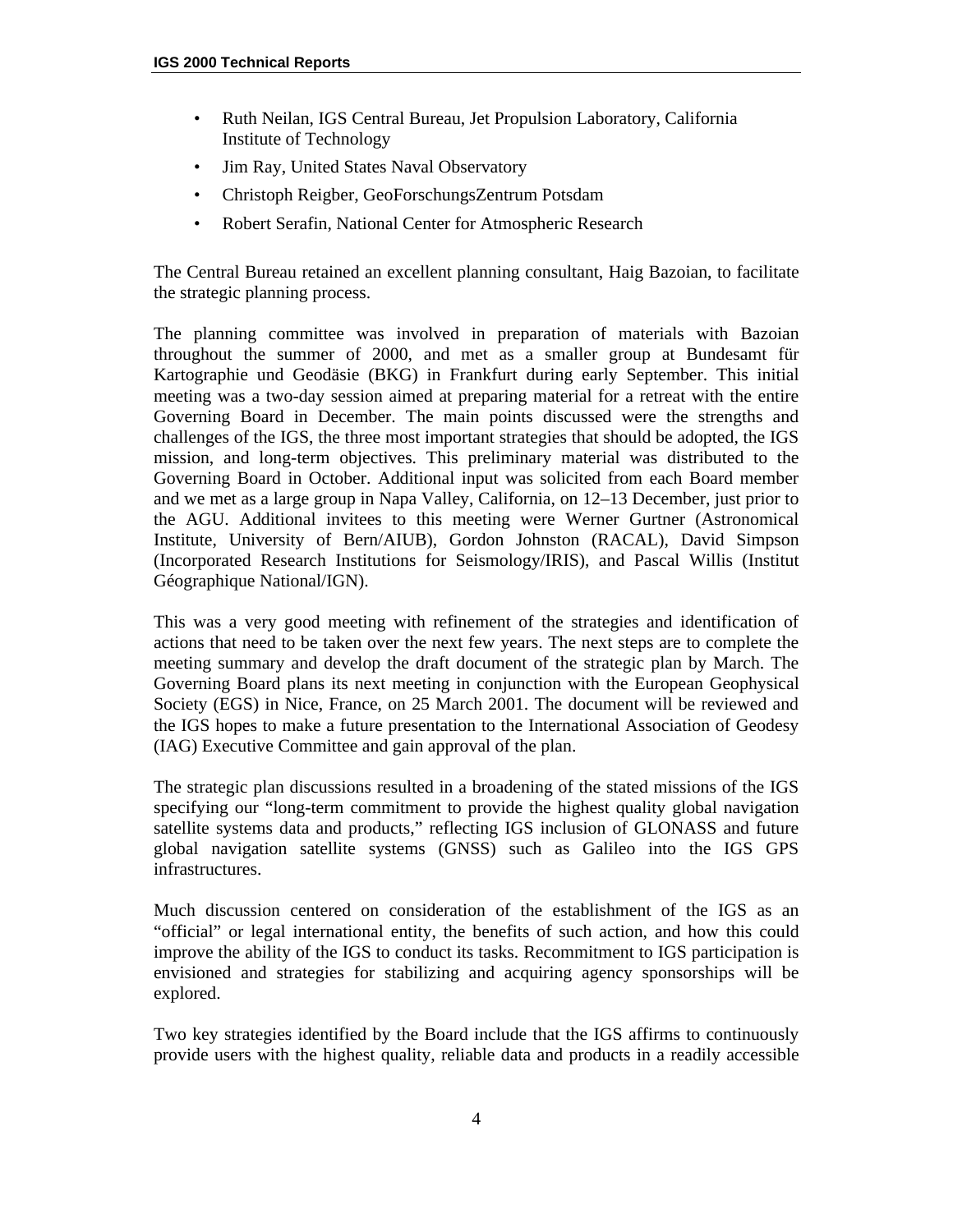manner and to achieve worldwide acceptance of IGS products as the "world standard" for data and products — the provider of choice.

These two strategies address the vital interest in keeping the IGS on the leading edge of this technology and encouraging broader recognition and use of IGS data products. This is especially important with regards to the global reference systems and the utility of GPS and GLONASS to provide access to the international terrestrial reference frame. Of course, many other issues and considerations were addressed in addition to these topics. The detailed plan will be will be made available in the next few months.

### **IGS Governing Board Business Meeting Summary**

On 14 December, following the two days of strategy meetings, the Governing Board met for its 15th official meeting. The agenda began with a wrap-up of the two-day strategy session, defining the schedule for completing the documents as described above.

A pivotal event this past year was the decision by Tim Springer to resign his position as Analysis Center Coordinator. Tim was able to attend the Governing Board meeting and provided an excellent report on the state of IGS products. He was presented with the IGS certificate of appreciation, noting his long involvement and commitment to the IGS since pre-IGS days. The IGS is most fortunate that Prof. Beutler and his staff at the University of Bern were able to provide an excellent candidate as Tim's replacement, Prof. Robert Weber. The Analysis Center representatives and the Governing Board unanimously accepted Robert. This demonstrates Bern's remarkable commitment to complete the next two years of the Analysis Center Coordinator term. Many thanks again to AIUB for this perfect solution. Robert, in his new position, was also welcomed to the Governing Board and will represent the IGS on analysis issues. Tim was congratulated on his new position with wishes for success being expressed by the Board.

The issue concerning data centers for the IGS was also discussed at length, while noting the increased pressure on the data flow and access as a result of IGS sub-daily "ultra" products and moving closer to real-time processes. It was agreed that a solution must be found to ensure redundant capabilities and provide more efficient and timely access by the Analysis Centers to network data. Carey Noll agreed to work with the Analysis Center Coordinator and the Central Bureau to redefine data center requirements and processes. The IGS components and the Governing Board will review this in 2001 in anticipation of acquiring additional data centers and realizing enhancements at our existing data centers.

The remainder of the time was devoted to the IGS working groups and pilot projects. The current projects of the IGS are:

- IGS/BIPM Precise Time and Frequency Project Jim Ray, U.S. Naval Observatory and Felicitas Arias, Bureau International des Poids et Mesures, Co-Chairs
- LEO Pilot Project Mike Watkins, Jet Propulsion Laboratory, Chair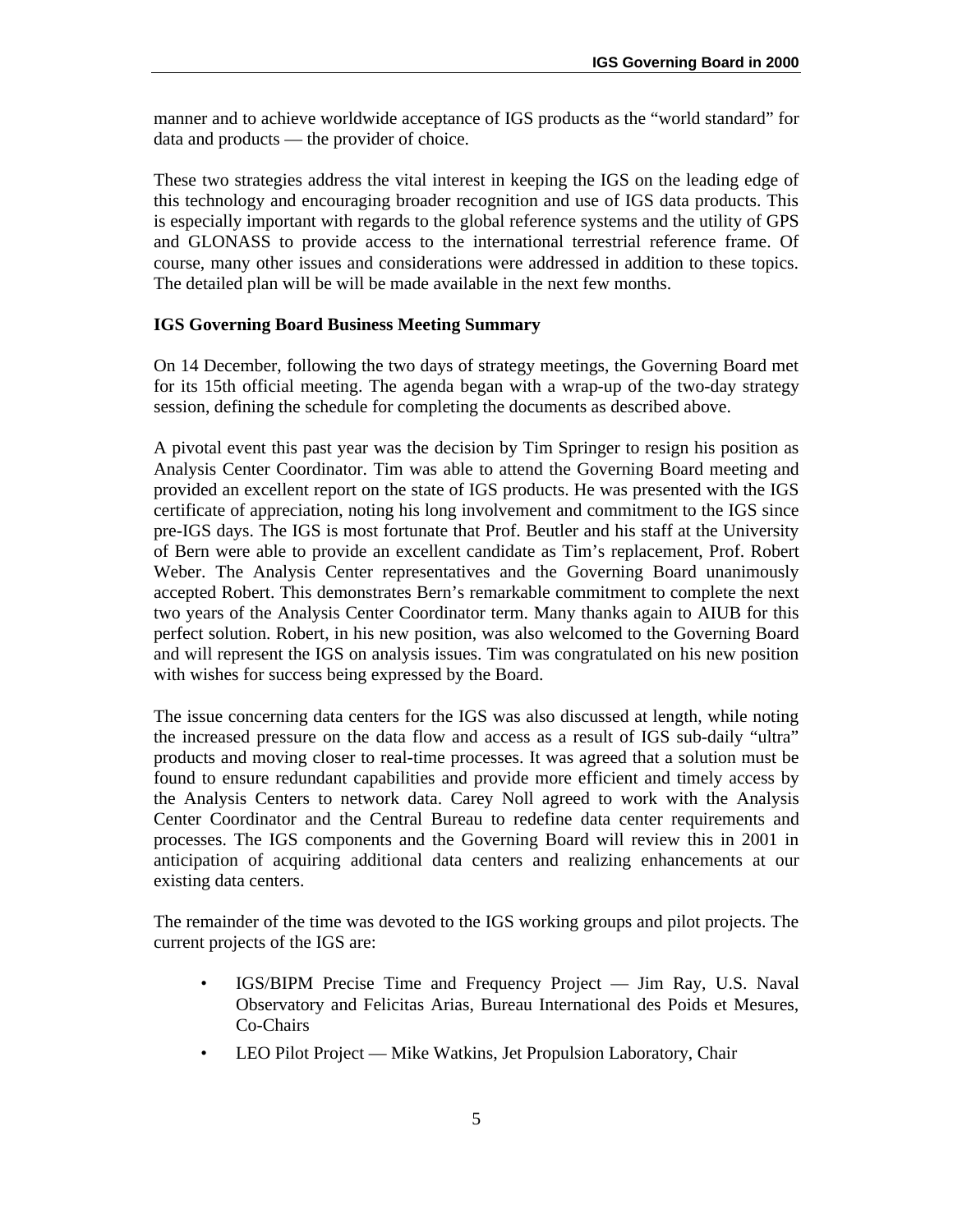- Ionosphere Working Group Joachim Feltens, European Space Operations Center, Chair
- Atmospheric Working Group Gerd Gendt, GeoForschungsZentrum, Chair
- Reference Frame Working Group Remi Ferland, Natural Resources Canada, Chair
- International GLONASS Service Pilot Project (IGLOS PP) Jim Slater, National Imagery and Mapping Agency, Chair

According to IGS policy, each working group must be reviewed every two years to determine its status and continuance or dissolution of the activity. The IGS/BIPM timing project had been extended through 2001 previously, and the IGLOS-PP was approved at the June meeting of the Governing Board. All groups provided an update and it was decided to continue the working groups, with additional technical and organizational details to be considered at the next Board meetings. Reports on the progress of these groups are contained in the IGS Annual Report and in the Technical Reports. Progress is described generally in the IGS Report series or details may be obtained via the IGS website (*<http://igscb.jpl.nasa.gov>*). The organizational meeting of the IGS LEO Project will take place on 6–8 February at GFZ Potsdam; for more information, visit *[http://op.gfz-potsdam.de/D1/LEOW/LEOW\\_index.html](http://op.gfz-potsdam.de/D1/LEOW/LEOW_index.html)*.

The Central Bureau noted that, due to budgetary challenges, the finalization of the 1999 report series had been delayed since midsummer, but should be completed very soon, with electronic versions becoming available first.

Mike Bevis and I discussed the formalization of a working group on sea-level monitoring with continuous GPS measurements at tide gauges and tide gauge benchmarks. This has been a "seed" initiative of the IGS since the joint Permanent Service for Mean Sea Level (PSMSL)/IGS "Workshop on Methods for Monitoring Sea Level" in 1997 (see the proceedings, subtitled GPS and Tide Gauge Benchmark Monitoring and GPS Altimeter Calibration, in the "Publications" section at the IGS website). A proposal will be prepared for the next meeting of the IGS Governing Board. Mike is the responsible chair for the International Association for the Physical Sciences of the Ocean (IAPSO) Commission on Mean Sea Level and Tides and has established a website to further discussion of this activity at *[http://www.soest.hawaii.edu/cgps\\_tg](http://www.soest.hawaii.edu/cgps_tg)*. The Sea Level Change Project (SEAL), carried out by a number of German research institutions — GeoForshungsZentrum Potsdam (GFZ), GKSS Research Center Geesthacht (GKSS), and Alfred Wegener Institute for Polar and Marine Research (AWI). The project will put a concerted effort into GPS monitoring of global tide gauges. An introduction to the complete program can be found at *<http://op.gfz-potsdam.de/seal/>*. Additional recommendations at the meeting were to form two additional committees, reinstate the Infrastructure Committee, and create a new IGS Real Time Working Group.

The next meeting of the Governing Board is scheduled for 25 March 2001 in Nice, France, during the 26th General Assembly of the EGS.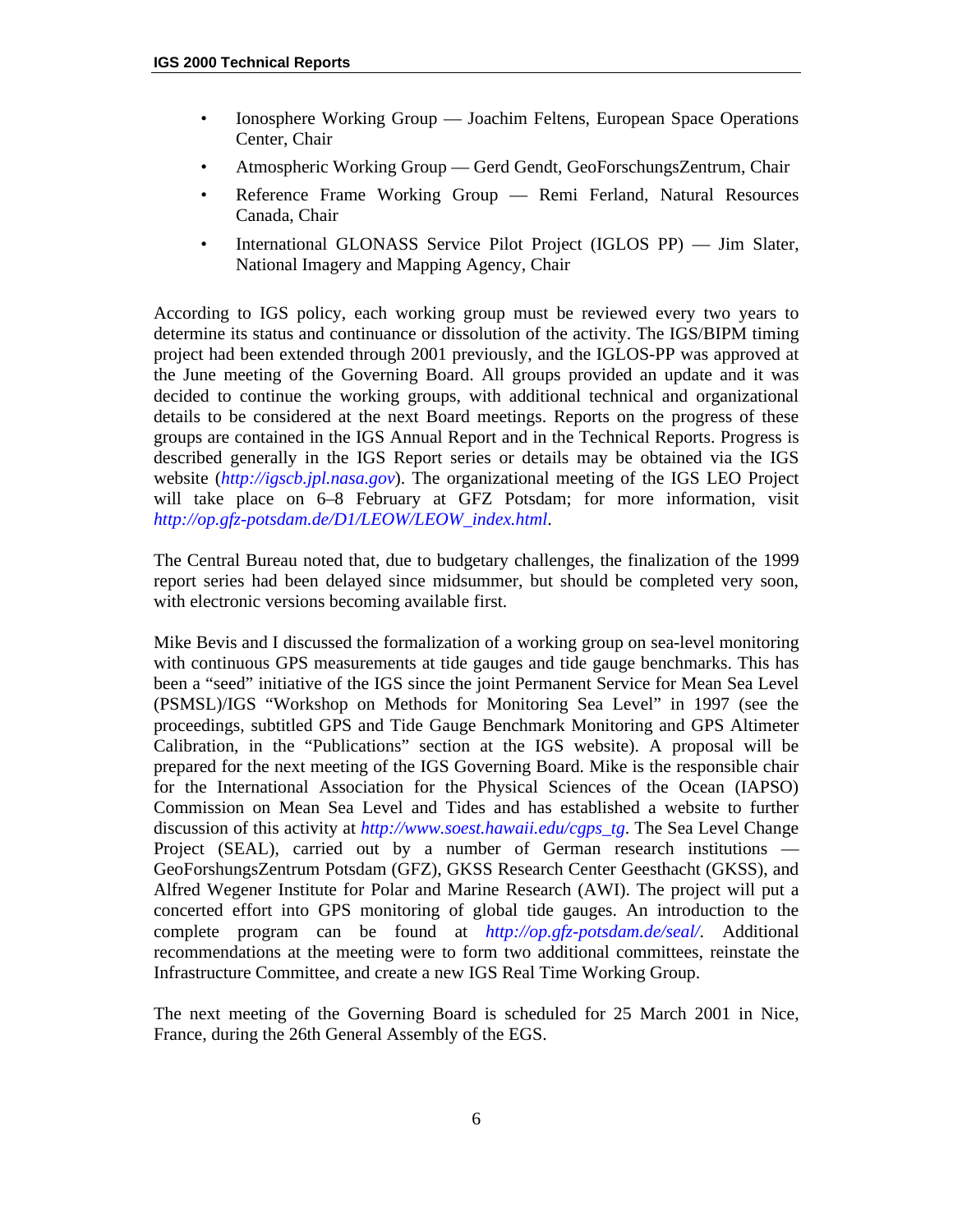One further note — it was decided to plan the next IGS workshop based on a theme as opposed to having separate analysis and network workshops. This is tentatively planned for early in 2002. Proceedings from the Network workshop in Oslo in July 2000 and the Analysis Center workshop at U.S. Naval Observatory in September will be published and available in spring 2001. The Network Workshop proceedings will be published by Elsevier in the peer-reviewed journal publication *Physics and Chemistry of the Earth*; the Analysis Center workshop proceedings will be published by the GPS *Solutions* journal.

#### **Important IGS-related events and influences in 1999 and 2000**

1999

| 9-11 March  | Low-Earth Orbiter Workshop, Potsdam, Germany                                      |
|-------------|-----------------------------------------------------------------------------------|
| $8-10$ June | Analysis Center Workshop, La Jolla, California                                    |
| July        | International Union of Geodesy and Geophysics General<br>Assembly, Birmingham, UK |
| 27 July     | 12th IGS Governing Board Meeting, Birmingham, UK                                  |
| August      | <b>IGS Adopts ITRF97</b>                                                          |
| 15 August   | <b>GPS Week Roll-over</b>                                                         |
| 13 December | 13th IGS Governing Board Meeting                                                  |
|             |                                                                                   |

#### 2000

| January         | Call for Participation in IGS Low-Earth Orbiter Project announced                                            |
|-----------------|--------------------------------------------------------------------------------------------------------------|
| 2 May           | Selective Availability – removed!                                                                            |
| March           | IGS Tutorials in Capetown and Hartebeesthoek, South Africa                                                   |
| 27 April        | <b>AFREF Planning Meeting, Nice, France</b>                                                                  |
| June            | 14th Governing Board Meeting, USNO, Washington, DC                                                           |
| $12-14$ July    | IGS Network Workshop, joint with COST 716: "Towards<br>Operational Meteorology," Oslo, Norway                |
| 15 July         | Successful CHAMP launch                                                                                      |
| 13–14 September | IGS Strategic Planning Committee meets in Frankfurt, Germany                                                 |
| 19–22 September | Institute of Navigation GPS2000 Annual Meeting, Salt Lake City,<br>Utah; IGS User Forum conducted            |
| 25–29 September | IGS Analysis Center Workshop, USNO; two days devoted to the<br><b>IGS-BIPM Precise Time Transfer Project</b> |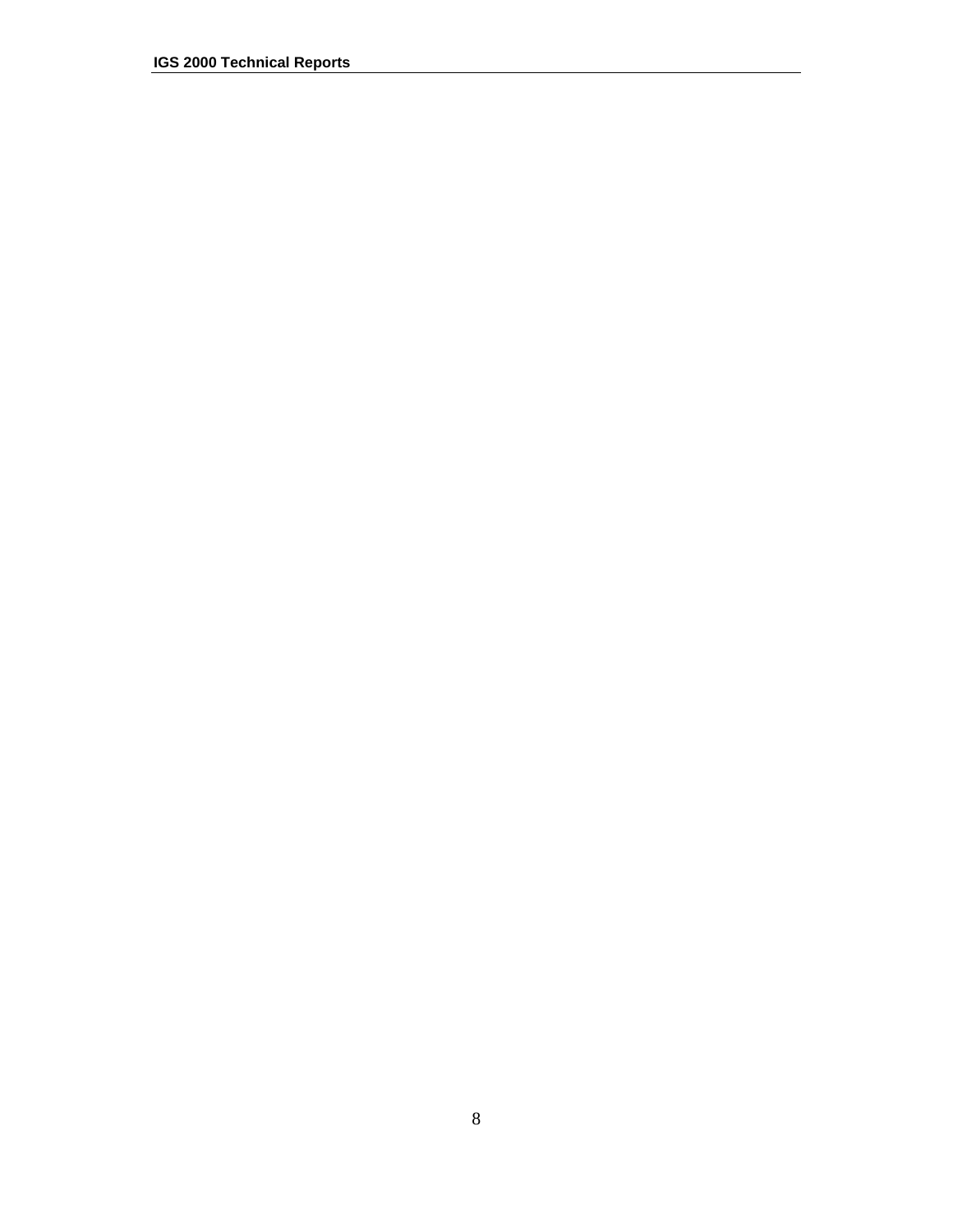# **IGS Central Bureau - Status in 2000**

#### *Ruth Neilan*

#### Jet Propulsion Laboratory, Pasadena, California

#### **Introduction**

After the quiet and uneventful passage of "Y2K," the year 2000 for the Central Bureau was marked by significant outreach for the IGS organization, as described below. The IGS exhibit display and materials were completely redesigned to reflect the continuous IGS technical advancements and growth of projects. The exhibit is easily transportable and quite cost effective. The IGS tutorial, first developed in 1999 for the International Symposium on GPS (GPS99 Tsukuba) was revised, updated, and integrated into a single document available both as hardcopy and via the IGS website. The tutorial is an important tool for promoting the straightforward use of IGS data and products and outlines the IGS conventions as the accepted international standard.

A key task of the Central Bureau was the support for the organization of the IGS strategic planning committee, as addressed by Christoph Reigber in this Annual Report. The Central Bureau worked to prepare materials with the very experienced facilitator, Haig Bazoian, to organize interim documents, as well as managing the logistics for the various meetings of the planning groups and the Governing Board throughout the year. One of the factors resulting from the planning process is a critical consideration of the organization, staffing, and resources of the Central Bureau, and how this should be structured to properly support the IGS in the future. Resource issues of the Central Bureau delayed the publications of the 1999 and 2000 report series; however, the issues have largely been resolved at present and these important annual records should resume normal preparation and publication schedules.

The Central Bureau was very much involved in the preparation of the Call for Participation in the Low-Earth Orbiter (LEO) Pilot Project, as described in the reports by Christoph Reigber and Mike Watkins (this Annual Report). This is an IGS project with appropriate structure involving every component of the IGS (station, data centers, analysis centers, etc.). This activity is expected to have a significant effect on the IGS and to bring substantial enhancements technically and in terms of broadening partnerships.

#### **IGS Outreach and Tutorial**

The new IGS booth was first displayed in March 2000 at Capetown, South Africa, at the 28th International Symposium on Remote Sensing of the Environment entitled "Information for Sustainable Development." The IGS sponsored a tutorial during the venue of this symposium hosted by Richard Wonnacott, Director of Survey Services,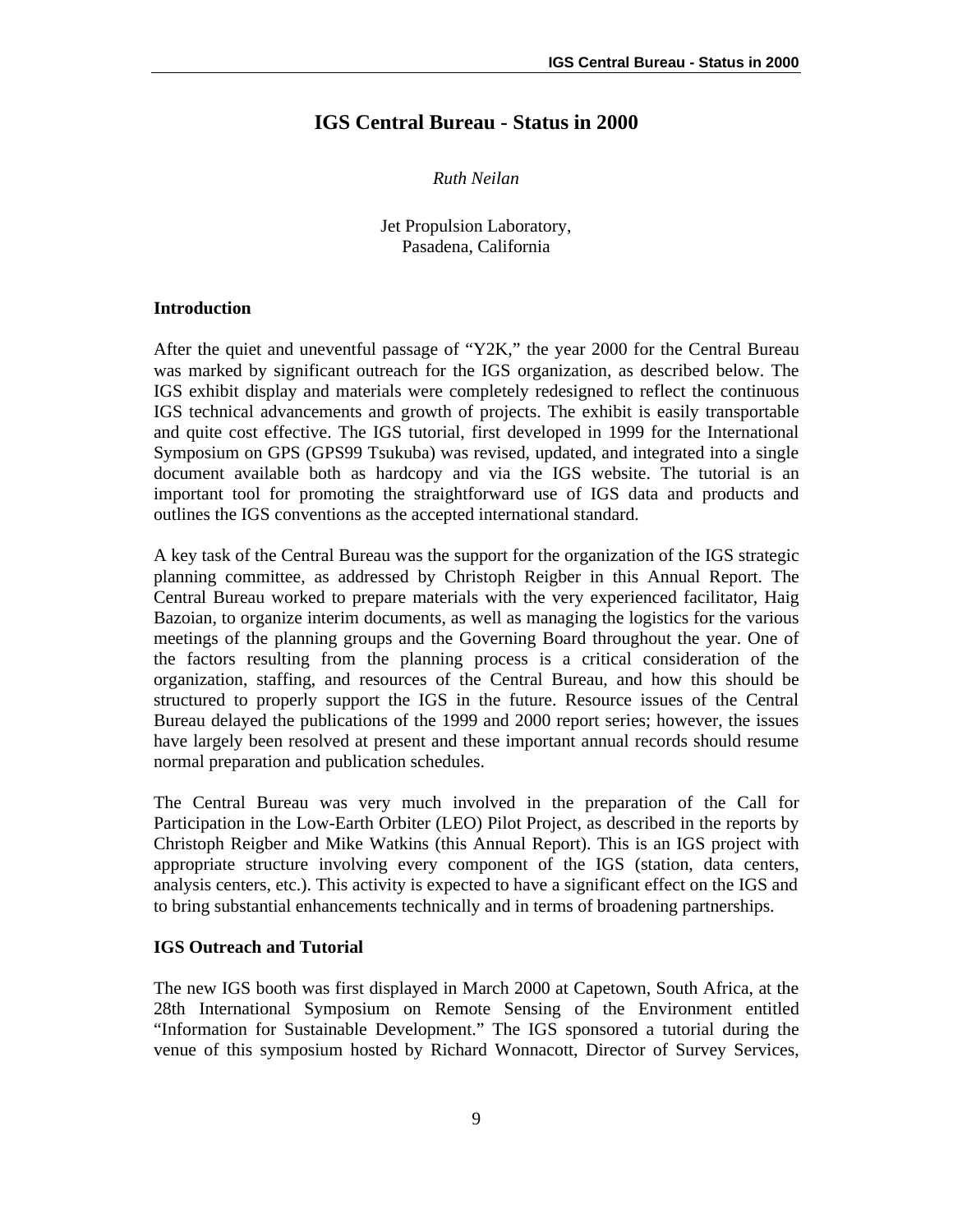Chief Directorate of Surveys and Mapping, and Prof. Charles Merry, University of Capetown. The following week, the tutorial was again offered outside of Johannesburg at the Hartebeesthoek Radio Astronomy Observatory (HARTRAO) hosted by Ludwig Combrinck. HARTRAO is recognized as a fundamental station for geodetic positioning, where a number of techniques are collocated: very long baseline interferometry (VLBI), Global Positioning System (GPS), satellite laser ranging (SLR), and precise range and range-rate experiment (PRARE). The tutorial was well received in both locations and there was valuable feedback from attendees for making the IGS products more accessible to the user community. The IGS tutorial and product details were updated after the removal of selective availability on 2 May .

#### **Expanding Partnership of IGS**

The Chinese Seismological Bureau (CSB) is the designated project head for the Crustal Motion Observation Network of China (CMONOC), a newly implemented state-of-theart national GPS network collocated with their existing seismic network. The CMONOC sent a letter to the Governing Board outlining their intention to participate in the IGS. The Governing Board responded very favorably to this with hopes to develop significant collaboration with CMONOC and its contributing organizations, while pursuing an open data policy as advocated by IGS values. Discussions with the CSB took place in China during January, where the U.S. National Science Foundation coordinators delegation negotiated the renewal of the 20-year U.S.–China protocol agreement on earthquake science research.

#### **AFREF**

A meeting on developing and implementing an African Reference System (AFREF), was held in Nice, France, organized by Claude Boucher as head of the International Association of Geodesy (IAG) Commission X devoted to Global and Regional Geodetic Networks. About 13 people attended, including representatives from and United Nations Food and Agricultural Organization (UN–FAO), the IGS Central Bureau, the Norwegian Mapping Authority, the European Reference Frame (EUREF), Sistema de Referencia Geocéntrico para América del Sur (SIRGAS), and the U.S. National Imagery and Mapping Agency. Lamentably, none present were African due to the ad hoc nature of the meeting. A meeting is expected to occur in Africa to encourage broad-based African participation in generating a project plan and structure. An e-mail list service was subsequently established by the Central Bureau to facilitate contacts between IAG, IGS, Africans, and people from the global community interested in such an activity. The IGS and International Earth Rotation Service (IERS), as IAG services and with IAG endorsement, have pledged strong support. It was noted that GPS is a truly viable and sustainable technology that can be adopted by the African organizations and maintained in the future for continental and national infrastructures. The Central Bureau has been invited to the Congress on South African Surveyors Meeting (CONSAS) to be held in March 2001 in Capetown where an AFREF planning meeting will be conducted. A regional realization based on IGS conventions may be the more practical approach given the numerous nations within Africa and the extensive infrastructure of the IGS. A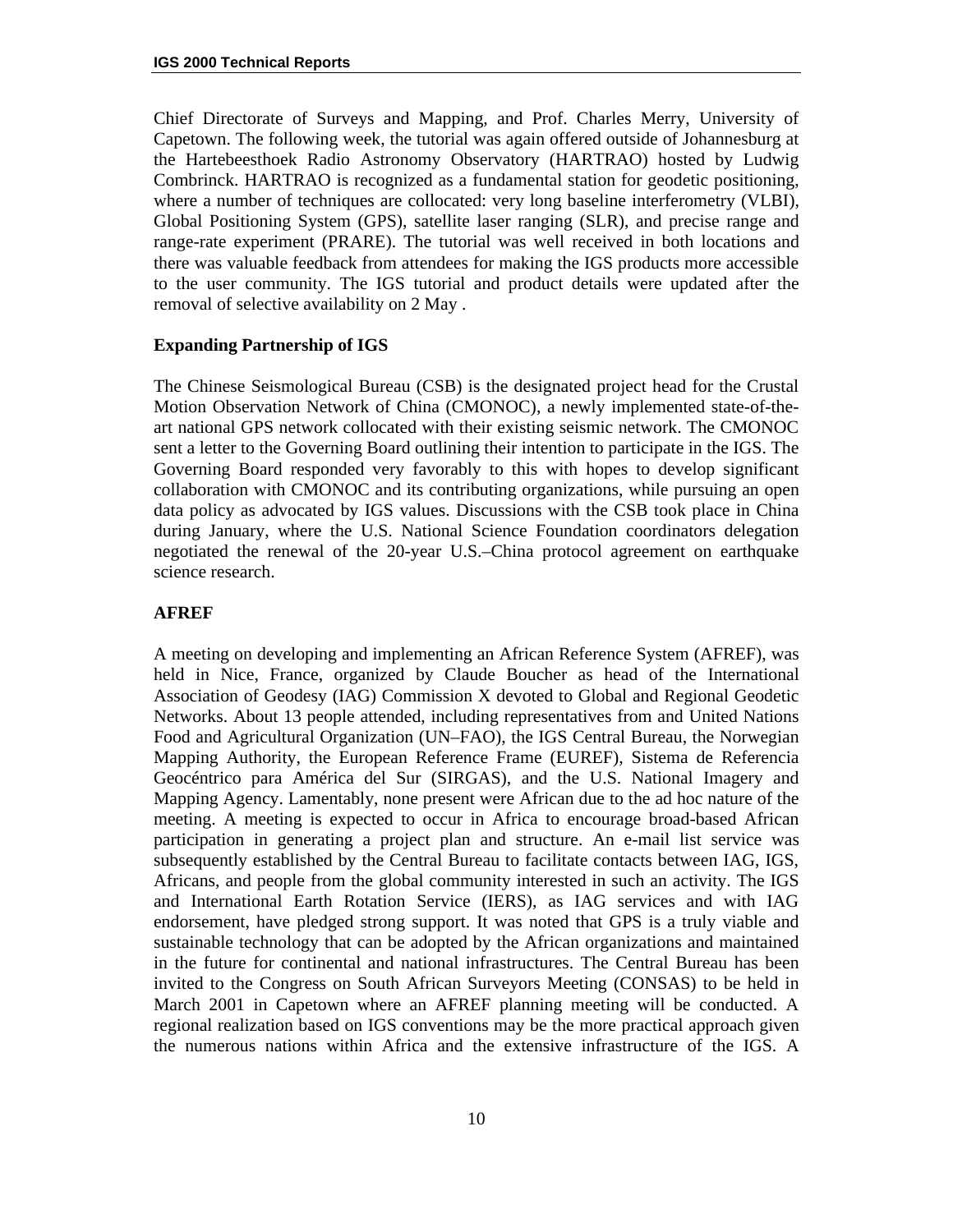previous activity known as ADOS (African Doppler Survey) was initiated in 1981 and based on the TRANSIT satellite system. This was organized within the IAG International Coordination of Space Techniques of Geodesy and Geodynamics (CSTG), in cooperation with the IAG Commission for Geodesy in Africa.

#### **International Geodynamics Research Center in Kyrgyz Republic**

In June 2000, a dedication of the International Research Center–Geodynamic Proving Ground (IRC-GPG), took place in Bishkek, Kyrgyz Republic, followed by a four-day workshop on the geodynamics of the Tien Shan. This occasion was to dedicate new facilities collocated with the scientific station research facility of the Institute of High Temperatures, Russian Academy of Sciences (IVTAN). It was well attended by the international science community. The purpose of the new center is to facilitate not only regional but international collaborative research in geodynamics. Since 1992, a GPS network has been established through collaborations with Indiana University and Massachusetts Institute of Technology, consisting of more than 300 stations in the region and an impressive nine-station permanent GPS network. Two of these stations are recognized as global stations of the IGS and therefore of great importance for analysis and global network stability. One of these is located at IRC-GPG and known as the Poligan GPS station, and one is at Selezaschita, Almaty, Kazakhstan. A subsequent geological field trip included exploring various locations, some measured by GPS, revealing the intriguing geology and spectacular beauty of the Tien Shan region. The facility was the vision of Yuri Trapeznikov, former director of the IVTAN scientific station. The IRC-GPG was presented an IGS certificate of appreciation for outstanding contributions. For more information on this center and its activities see *<http://tiger.gdirc.ru/irc/>* or *[http://helios.gdirc.ru/.](http://helios.gdirc.ru/)*

### **Workshops**

#### *Network Workshop*

The second major IGS Network Workshop was hosted by the Norwegian Mapping Authority, 10–14 July 2000 in Oslo, Norway. The purpose of this workshop was to focus on aspects of the network targeted at improving the infrastructure and network operations in support of the quality and timeliness of IGS products. Angelyn Moore, IGS Network Coordinator and Deputy Director of the IGS Central Bureau at the Jet Propulsion Laboratory in Pasadena, California, convened this workshop, which was considered a great success by all who attended. The local organization and logistics were excellently managed by the Norwegian Mapping Authority's Hans-Peter Plag, within the Geodesy Division under the direction of Bjorn Engen, a member of the IGS Governing Board. The workshop was held at the beautiful Soria Moria Hotel on a hill overlooking Oslo and provided a unique atmosphere enjoyed by all, which will be long remembered.

This was the first occasion that the IGS Network Workshop was convened as a multidisciplinary meeting. It was co-organized with "COST Action 716"– "European Cooperation in the Field of Scientific and Technical Research." Action 716 is